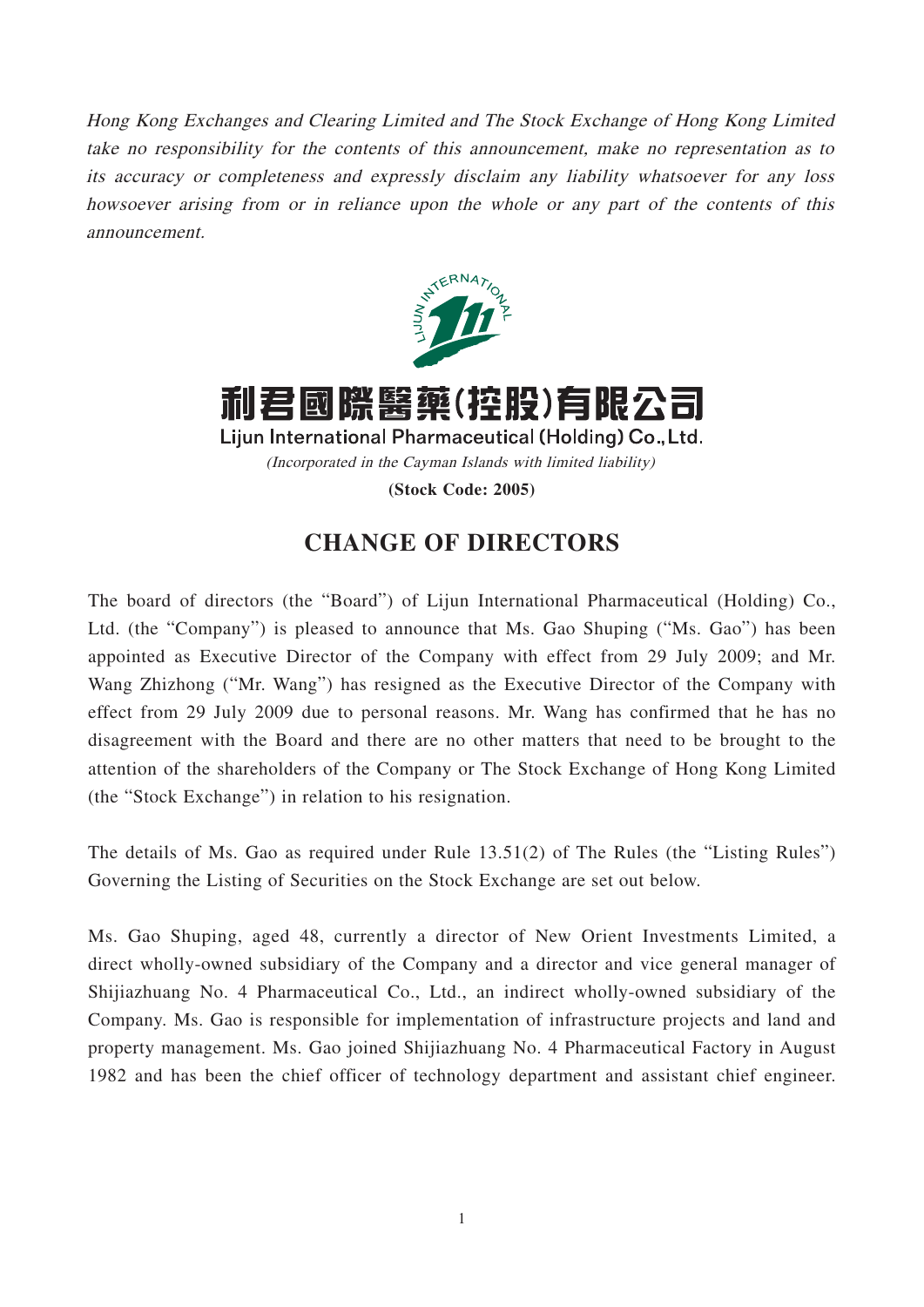Ms. Gao has been the manager of quality department of Shijiazhuang Pharmaceutical Group Co., Ltd. from January 1998 to January 2002. Ms. Gao took up the post of vice general manager of Shijiazhuang No. 4 Pharmaceutical Co., Ltd. from January 2002 to December 2004. Afterwards, she served as a director and vice general manager of Shijiazhuang No. 4 Pharmaceutical Co., Ltd. from December 2004. Ms. Gao has been engaging in the quality management of pharmaceutical production and the technological transformation of pharmaceutical facilities for a long time, and has accumulated profound theoretical and practical experience. Ms. Gao graduated from Hebei Institute of Chemical Technology with a bachelor's degree majored in Chemical Technology. She is a senior engineer accredited by The Ministry of Personnel of the People's Republic of China.

Ms. Gao has entered into a service contract with the Company for a fixed term of three years commencing from 29 July 2009, subject to retirement and re-election provisions as set out in the Company's articles of association. Ms. Gao will be subject to election by shareholders at the next general meeting of the Company. Pursuant to the service contract, the annual director's emoluments of Ms. Gao is HK\$500,000 with discretionary bonus based on the Company's performance. The terms of appointment were approved by the Remuneration Committee of the Company and the Board with reference to Ms. Gao's qualification and experience, as well as the responsibilities to be undertaken. In addition, Ms. Gao is eligible to participate in the Company's share option scheme. Save as disclosed above, Ms. Gao does not have any relationships with any other directors, senior management or substantial shareholders (as defined in the Listing Rules), or controlling shareholders (as defined in the Listing Rules) of the Company.

Ms. Gao holds 6,000,000 share options. These options are related to the interests in shares of the Company granted by the Company to certain directors and senior management of the Group pursuant to the share option scheme on 7 August 2008. As at the date of this Announcement, all the options granted to Ms. Gao are outstanding. Save as disclosed above, as at the date of this announcement, Ms. Gao was not interested or deemed to be interested in any shares or underlying shares of the Company within the meaning of Part XV of the Securities and Futures Ordinance (Cap. 571 of the Laws of Hong Kong).